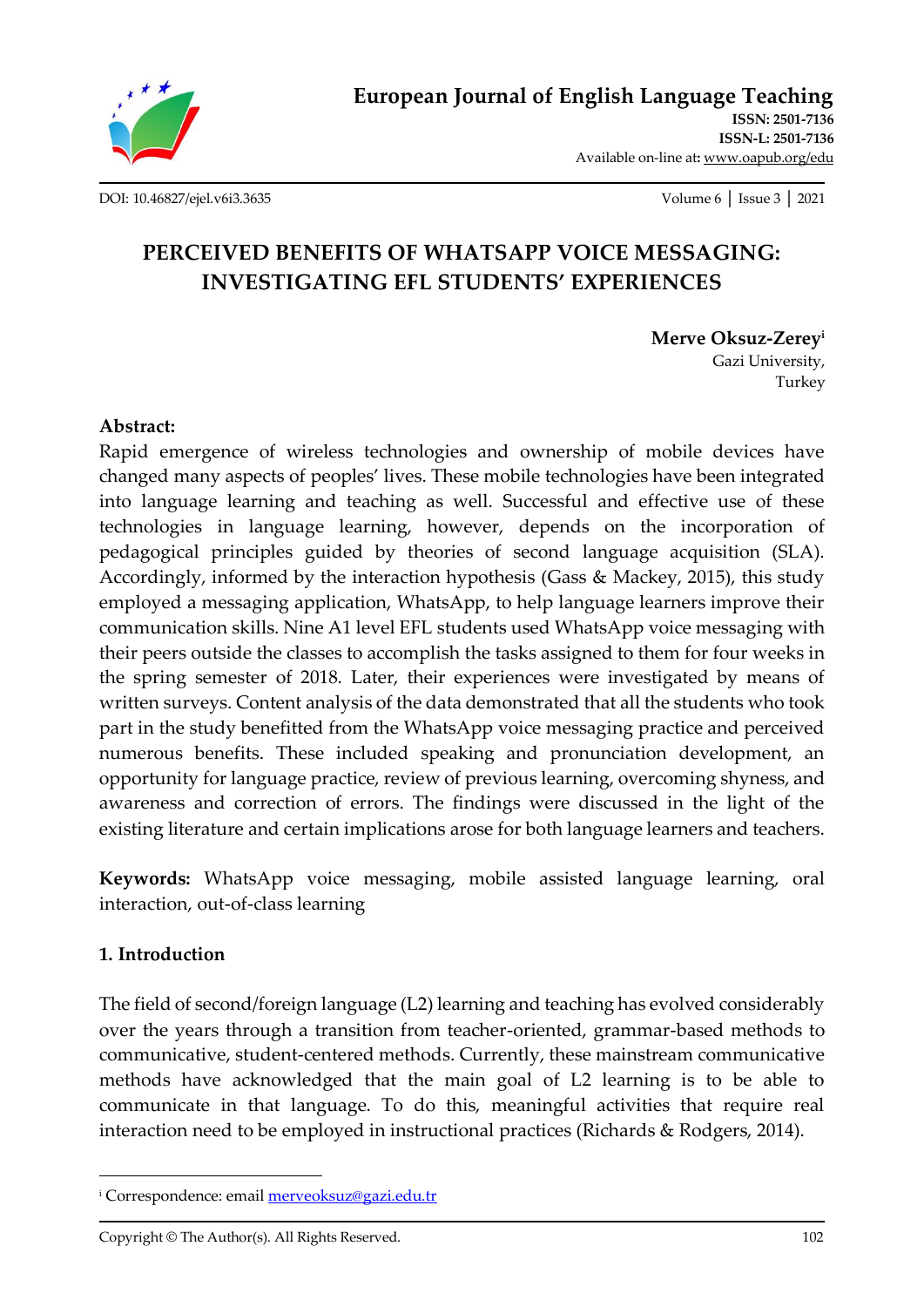In language classrooms, especially in English as a Foreign Language (EFL) contexts where English is not spoken widely, interaction in the target language might be limited due to various constraints such as time and resources. To compensate for these constraints, educators, material developers, teachers and related stakeholders have searched for supplementary tools both inside and outside the classes and their endeavors have produced promising results. With the advent and development of technological tools, these tools have been gradually integrated into L2 pedagogy to support language learning. Starting from the 1960s, computer assisted language learning (CALL) has gained popularity and prominence among learners and teachers. As a result of rapid developments in mobile technology and the widespread ownership of personal and portable devices, mobile assisted language learning (MALL) has progressively made its way into education (Demouy & Kukulska-Hulme, 2010). Accordingly, since the mid-1990s, MALL has been creating new possibilities for language learning.

Mobile devices range from Tablet PCs, personal digital assistants (PDAs) to mobile and smart phones. Of these devices, mobile phones are the most frequently owned and used ones. Moreover, they have increasingly been incorporated into language learning as well. Improvements in vocabulary and grammar (Hamad, 2017; Lai, 2016; Tai, 2012), writing (Andujar, 2016), speaking (Ahn & Lee, 2016; Andújar-Vaca & Cruz-Martínez, 2017; Shi et al., 2017), pronunciation (Saran, Seferoglu et al., 2009), listening (Azar & Nasiri, 2014; Kukulska-Hulme & Shield, 2008) have been reported in numerous studies that integrated MALL.

Some of these studies have employed WhatsApp messenger, a text and voice messaging application, to demonstrate the effectiveness of the app for supplementary language practice (e.g., Andujar; 2016; Lai, 2016). However, despite the enormous potentials that mobile phones and these applications can offer, specifically for oral interaction, it appears that this affordance has not been investigated extensively. Moreover, it is vital to base mobile-based instructional practices on principles that are guided by SLA theories for effective and successful technology integration. For this reason, this study adopted the Interaction Hypothesis as its theoretical framework and aimed at providing EFL learners with extended opportunities to practice the language and improving their communication skills by means of WhatsApp. Accordingly, the central question in this research is as the following: "What are the perceived benefits of WhatsApp voice messaging application to English improvement?"

# **2. Literature review**

# **2.1 The interaction hypothesis**

The SLA literature argues that interaction and language learning is closely connected (Gass, 1997; Long, 1996). Discussing the relationship between the two, Gass et al. (2013) argue that interaction may be a facilitator of language development. Gass and Mackey (2015) explain that "*the interaction approach attempts to account for learning through the learner's exposure to language, production of language and feedback on that production*" (p.181). A learner's exposure to language, known as input, specifically comprehensible input that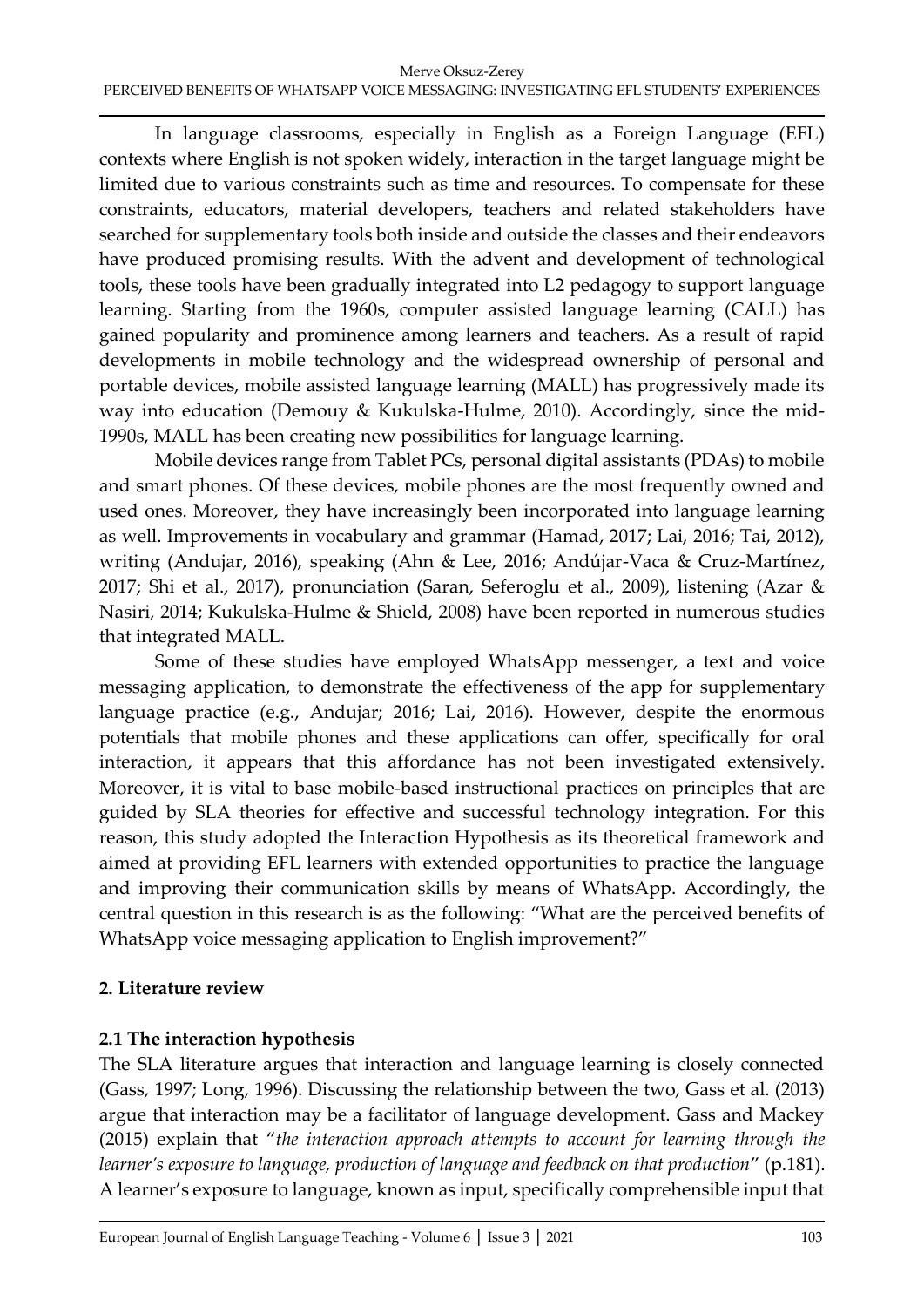learners can understand, is regarded vital for learning to occur (Krashen, 1985). Similarly, a learner's production of language, called output, is also widely accepted to be pivotal for language learning (Swain, 1985). Interaction is basically the activity of talking to others. Through interaction, learners "*receive information about the correctness and, more important, about the incorrectness of their utterances*" (Gass & Mackey, 2015, p.183). This information is transmitted through feedback and enable language learners to notice, modify, or correct their incorrect utterances.

The interaction hypothesis claim that input, interaction, output, and feedback explain language learning. Though no SLA approach or theory can clarify all language learning, it offers invaluable insights into the social and cognitive aspects of learning. Since this interaction and communication in the L2 is the major goal of language instruction, language teachers should be able to provide learners with meaningful contexts and authentic communicative situations. In this regard, advanced developments in mobile technologies can provide a platform for meaningful and authentic language learning.

# **2.2 Mobile assisted language learning**

Demouy and Kukulska-Hulme (2010) suggest that mobile devices are not just simple communication and entertainment tools anymore. They have been integrated into education and learning in general, and language learning in particular. Kukulska-Hulme (2006) notes that "*mobile devices have opened a vast range of possibilities for learning in ways that are convenient and suited to the needs of an individual within the context of their lifestyle*" (p.128). Firstly, it seems that their mobility is highly likely to set learning free from the restraints of time and place. Secondly, across various contexts, these devices have enormous potentials to promote authentic interaction between students and teachers, provide active participation of learners, enhance collaboration and communication among learners, and give feedback (Andujar-Vaca & Cruz-Martinez, 2017; Comas-Quinn et al., 2009; Xu et al., 2017). In a similar vein, such affordances as "*flexible use, continuity of use, timely feedback, personalisation, socialisation, active participation, peer-coaching, selfevaluation, sources of inspiration outdoors and cultural authenticity*" are reported to be offered by mobile learning (Kukulska-Hulme & Viberg, 2008, p. 210).

Kukulska-Hulme and Shield (2018) identify MALL with regards to "*…its use of personal, portable devices that enable new ways of learning, emphasizing continuity or spontaneity of access and interaction across different contexts of use*" (p. 273). These devices include PDAs, MP3 player, tablet PCs, and mobile and smart phones to name but a few. "Digital around the world" (2020) statistics show that there are 5.15 billion mobile phone users in the world, which equals to %66 of the total population. In this regard, mobile phones are the most frequently owned and used devices worldwide. This high accessibility, along with features that smartphones offer, allow them to be incorporated into various fields, including language learning.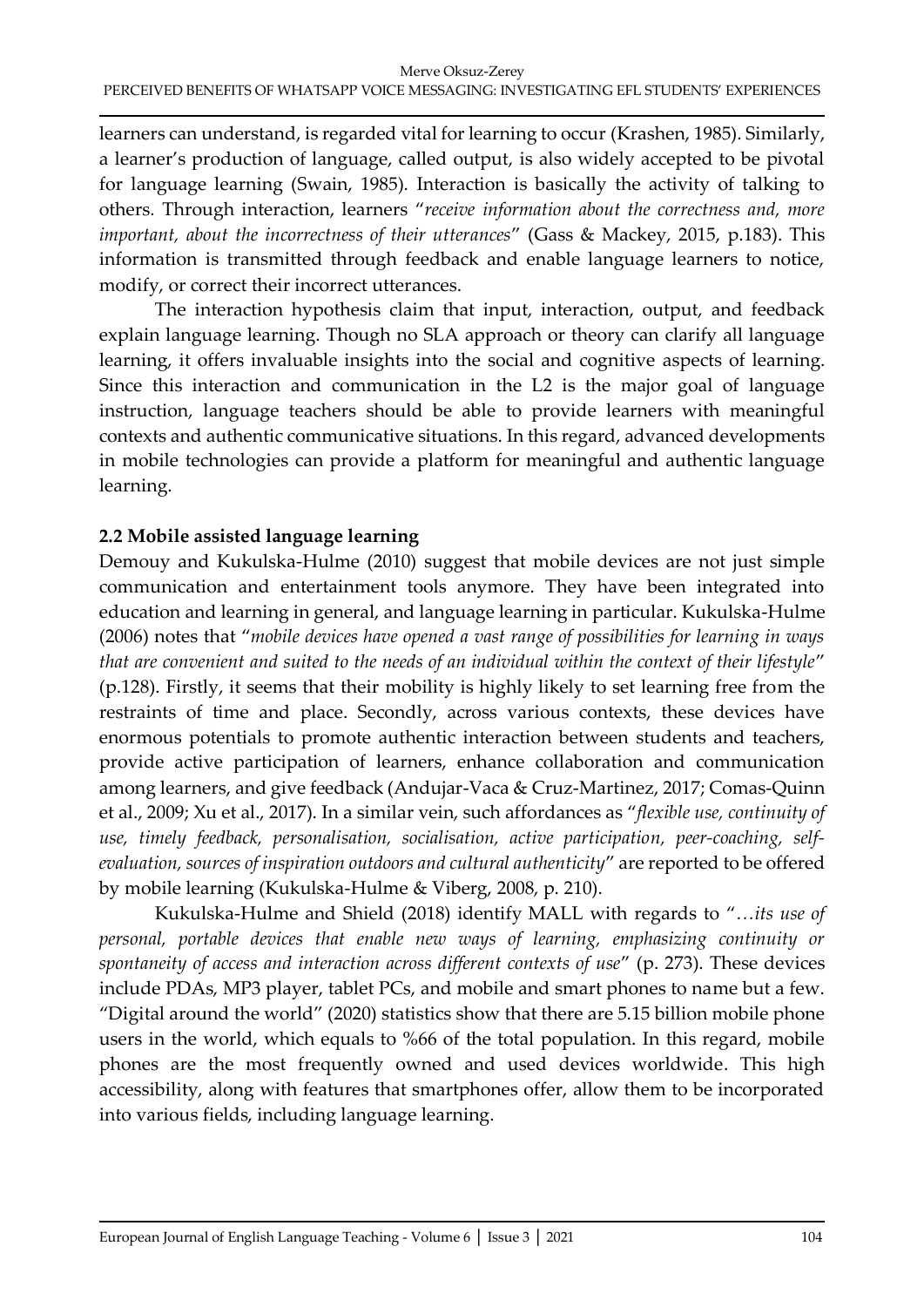#### Merve Oksuz-Zerey PERCEIVED BENEFITS OF WHATSAPP VOICE MESSAGING: INVESTIGATING EFL STUDENTS' EXPERIENCES

# **2.3 Language learning via mobile phones**

Recent technological developments have turned mobile phones into smartphones that are equipped with a huge number of features and applications that allow users to perform a vast range of activities ranging from sending messages to reading books or sharing photos. These features that mobile phones own have created opportunities for language learning and teaching as well. By using various channels, teachers have attempted to integrate mobile phones into language instruction to increase the effectiveness of language learning and teaching. These include, but not limited to, vocabulary learning (Hamad, 2017; Jolliet, 2007), writing (Andujar, 2016), grammar (Tai, 2012), listening (Demouy & Kukulska-Hulme, 2010). To illustrate, in Tai's (2012) research, students used integrated language skills, collaborated and interacted with each other to solve a case by using their mobile phones. A comparison between pre- and post-tests yielded significant difference in that the students improved their vocabulary and grammar as a result of the task. In an experimental research, Andujar (2016) provided evidence regarding benefits of the WhatsApp messaging on ESL writing in terms of accuracy, syntactic complexity and lexical diversity.

One of the basic affordances of mobile phones is that they allow oral interaction, an affordance that can be used by MALL. Limited research in this regard puts forward the efficiency of this approach as well. To exemplify, Andújar-Vaca and Cruz-Martínez (2017) carried out an experimental study with 80 B1 level English learners to find out the impact of WhatsApp on L2 oral skills development. In addition to the traditional instruction, the students in the experimental group joined a WhatsApp group chat where a question was posed by a student each day and answered by every one of the students orally. Spoken English tests were administered before and after the implementation, and the results showed that the experimental group performed significantly better than the control group in terms of pronunciation, grammar, vocabulary, fluency and comprehension. Similar results were obtained from Minalla (2018), Shi et al. (2017). These results suggest that mobile technologies, specifically mobile phones, have enormous potentials for oral interaction and communication; however, the number of studies are rather limited, and their affordances are not fully discovered.

In addition to oral interaction, few studies have demonstrated that use of mobile phones in language learning can diminish foreign language anxiety level (Han & Keskin, 2016; Shamsi et al., 2019). Han and Keskin's (2016) one group pre- and post-test experimental research demonstrated that WhatsApp dialogue activities employed in the classrooms helped the students lessen their foreign language anxiety level significantly. Moreover, follow-up interviews with students about their experiences implied that most of the students benefitted from the application in the sense that they could improve their language performance and find their errors by listening to their voices. With regards to language errors that Han and Keskin (2016) brought up, it has been shown that MALLbased oral feedback could contribute to learning. Xu et al. (2017) employed WeChat, a widely used social communication app, to examine Chinese EFL learners' perceptions of MALL-based oral feedback. 35 university students received feedback on their pronunciation, grammar, vocabulary, and content after they had watched video clips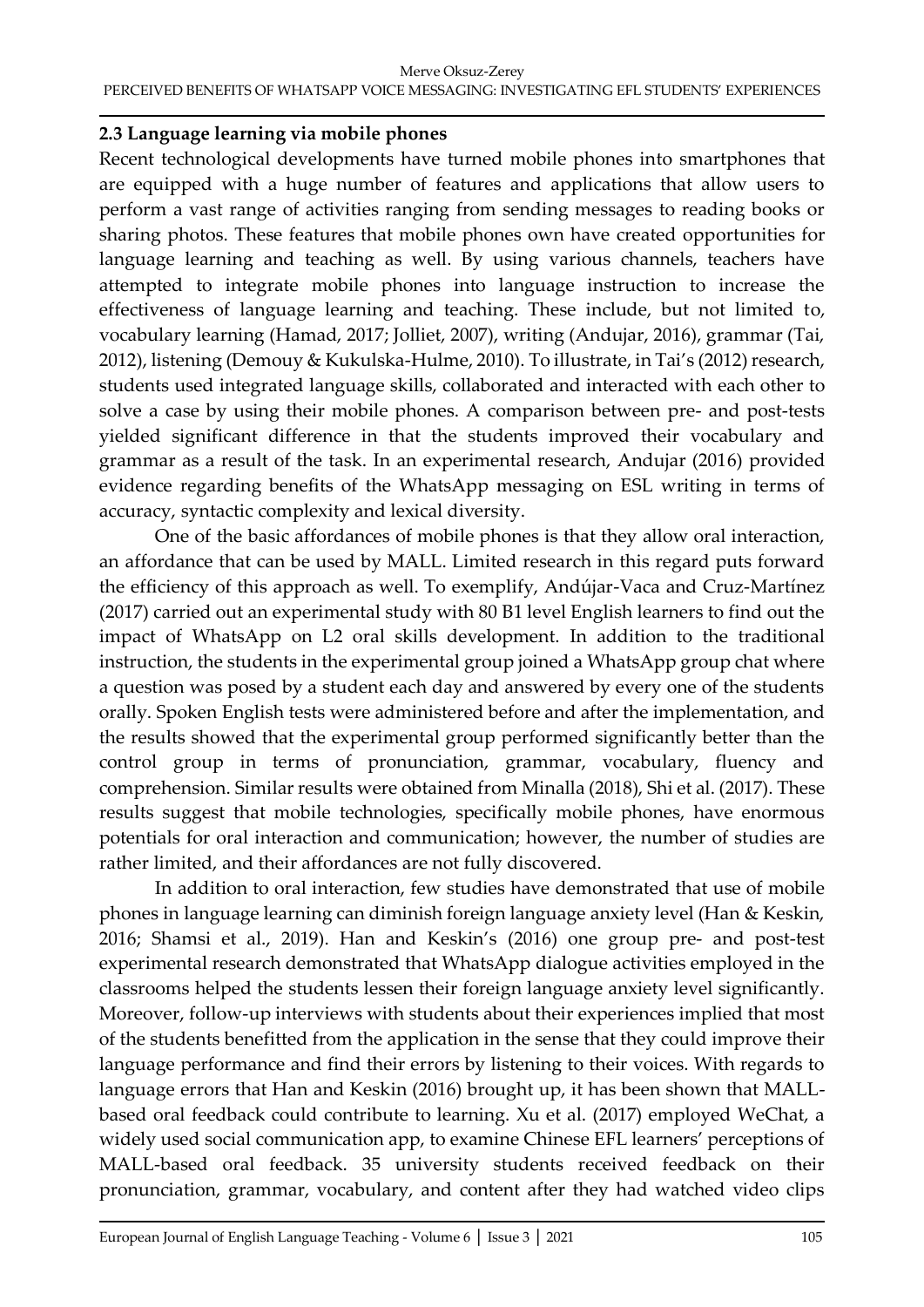posted on the group and retold and continued the stories in these clips. Both qualitative and quantitative data demonstrated that the majority of the students had positive attitudes toward teacher feedback, teacher feedback contributed to their speaking performance, and the practices helped them gain more speaking confidence.

This brief review suggests that the use of mobile phones for educational purposes can lead to linguistic growth when used effectively. Moreover, their high accessibility and easy usability allow them to be employed without too much technical burden. In doing so, however, it is vital to base mobile-based instructional practices on principles that are guided by SLA theories. For this reason, this study adopted the Interaction Hypothesis as its theoretical framework.

# **3. Material and methods**

# **3.1 Research design**

A qualitative approach was adopted in this study. Qualitative research is exploratory in nature; it enables researchers to make sense of complexities, and broadens our understandings (Dörnyei, 2007). It is exploratory because "*its purpose is to discover new ideas and insights…*" (Croker, 2009, p. 9). To Creswell (2007), it is appropriate to use a qualitative approach "*when a complex, detailed understanding is needed…*" (p. 51). Accordingly, to have a better and broader understanding of the students' experiences with WhatsApp voice messaging practices, to discover whether these practices contribute to language learning, qualitative data were collected via survey forms that had open ended written questions (see Appendix A).

# **3.2 Setting and participants**

The present research was carried out at a language institution in Ankara, Turkey. The institution offers language classes for learners who intend to improve their L2 knowledge and skills. Students join these courses on their own initiatives. When they first enroll in the course, they take a proficiency exam, and they are placed to classes of different proficiency levels based on their exam results. In line with Common European Framework of Reference (CEFR), classes range from A1 (beginner) to C1 (advanced). During these courses, CLT is the main method adopted and communication in the L2 is the major goal of language instruction and learning.

Participants in this study were 9 A1 level students who had little, if any, proficiency in English. Their ages were between 18 to 25 and they were all native speakers of Turkish. They were all university students majoring in different departments such as tourism, pharmaceutic and mathematics to name but a few. The classes were carried out by the researcher at the weekends for 8 hours for a total of 13 weeks in the spring semester of 2018.

# **3.3 Data collection**

The study set out to investigate the perceived benefits of WhatsApp voice messaging in supporting out-of-class learning and to discover the students' experiences. To that end,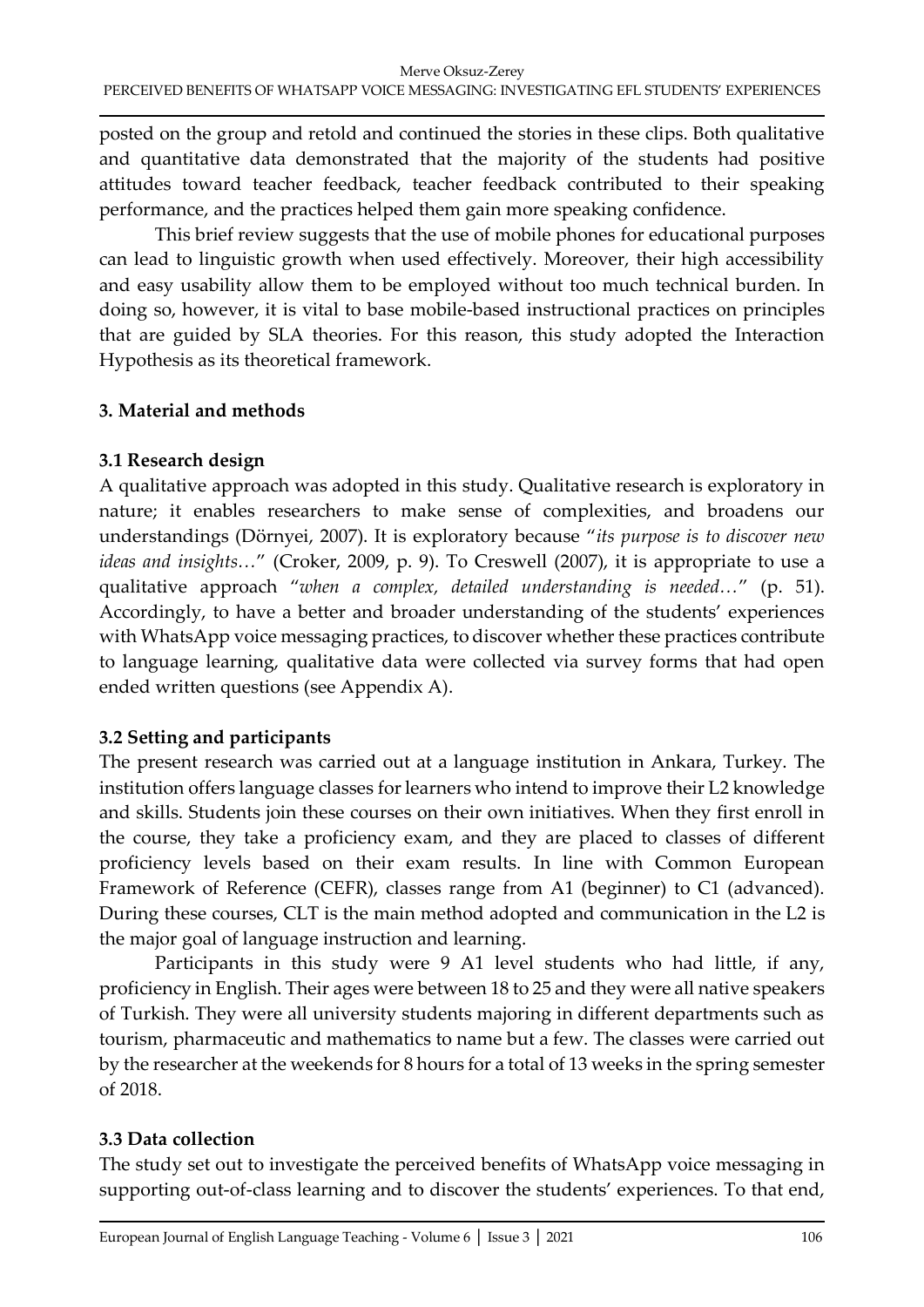the classroom teacher designed eight communicative tasks that required interaction and collaboration among students, based on the themes and linguistic information covered in the course book (see Appendix B for sample tasks). These tasks were similar to those that the students completed in the class. In this sense, the students were expected to transfer knowledge that they learnt in the class to the outer world so that they would have the opportunity to improve their speaking performance by using the language.

For the language practice, first, the students were informed clearly about the purposes of the practice and its significance. Following, they were asked to choose a partner as they were to work in pairs. After the teacher made sure that every student had a partner, she asked them to create a WhatsApp group that involved themselves and the teacher.

A total of 9 students took part in the study and they created 4 groups on WhatsApp. All the groups included 3 participants, including the teacher, except one group that included 4 participants due to the odd number of the students. After that, the teacher shared the first task on these groups and explained that only oral interaction was allowed. Moreover, apart from these tasks, the students were encouraged to continue talking to each other to make better use of this language practice. Each week, two new tasks were assigned to the groups and before new assignments, the teacher listened to the recordings and gave feedback to the students on their errors including grammar, vocabulary, pronunciation, and functions of the language.

At the end of the four weeks, an open-ended written survey form was constructed to discover perceived benefits of WhatsApp voice messaging. In writing questions, Dörnyei and Taguchi's (2010) suggestions on how to write good items were taken into consideration. Besides, an expert in the field examined the questions and gave some suggestions. In addition, the students were prompted to ask questions regarding the survey to eliminate any misunderstandings. Lastly, the students were asked to answer these questions in their native language and to give detailed information regarding their positive and negative experiences. These questions focused on the advantages and disadvantages of the use of WhatsApp voice messaging for speaking practice, the perceived benefits of the implementation for their English skills and knowledge, and the feedback given by the teacher.

# **3.4 Data analysis**

Having been collected in the form of written responses, the data were analyzed by means of content analysis with a view to unravel codes. According to Cohen et al. (2007) "*content analysis takes texts and analyses, reduces and interrogates them into summary form through the use of both- pre-existing categories and emergent themes in order to generate or test a theory*" (p. 476). The present research did not make use of pre-existing categories, but codes emerged from data as a result of cyclical readings.

First of all, the data were read several times at different intervals. Words and phrases were coded in relation to the implementation of WhatsApp voice messaging. After that, a second coder, who is an expert in the field of English language teaching, carried out the same analysis to increase reliability of the interpretation of the data. Both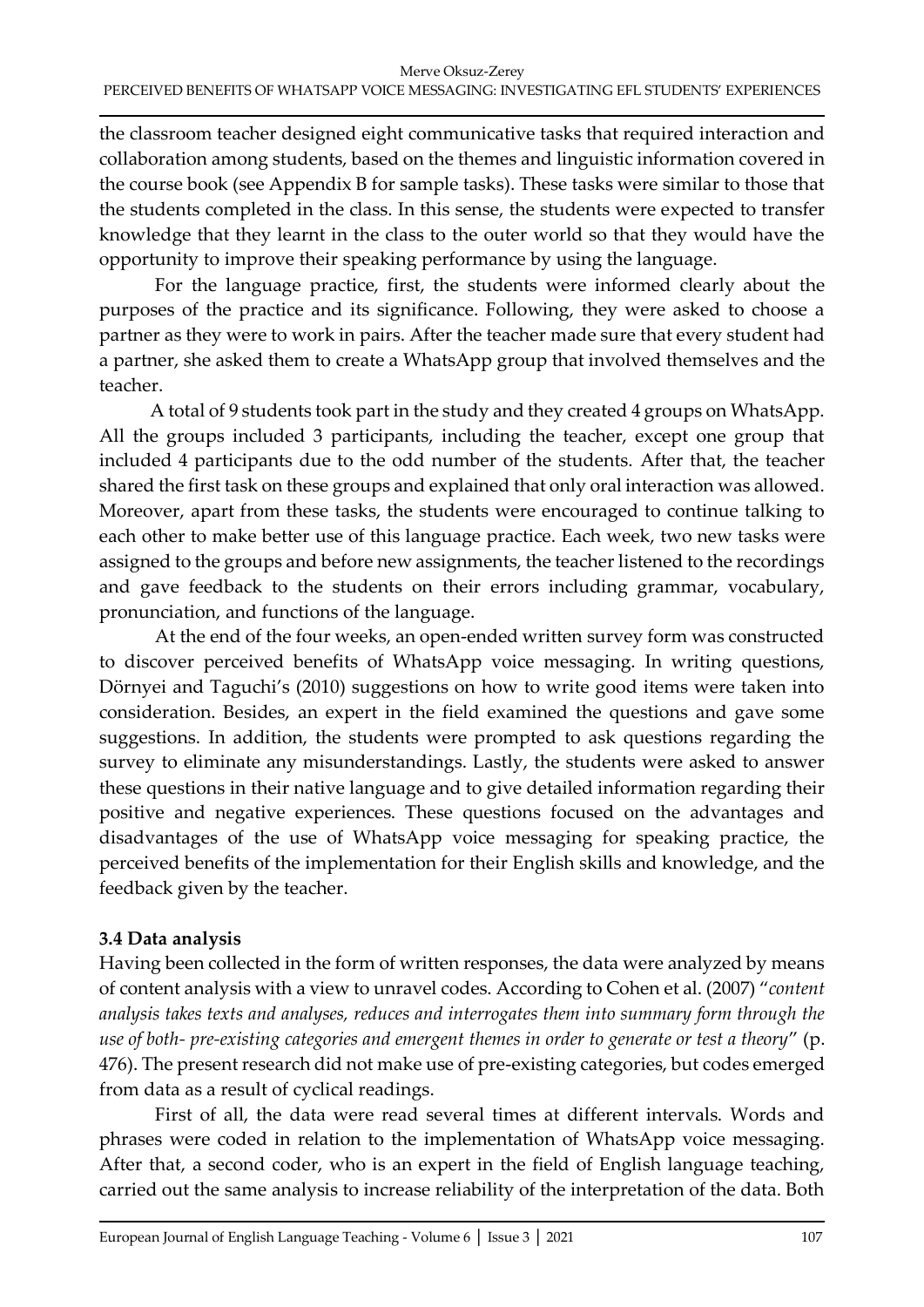coders underlined the same words and phrases and coded these with slightly different wordings, these differences were further discussed to assign the most appropriate label. It appeared that all the codes were grouped under the category of 'perceived benefits of WhatsApp voice messaging'. Moreover, this high correspondence between the coders suggested credibility of the data interpretation (McKay, 2008). Lastly, because the openended survey questions were asked and answered in the students' native language, their answers were translated into English by the researcher and an experienced English teacher. The translated sentences were compared, and differences were discussed and negotiated so that the sentences would convey the best translation.

# **4. Results**

As a result of the content analysis, the following codes emerged from data: (a) an opportunity for language practice; (b) speaking development; (c) pronunciation development; (d) reviewing previous learning; (e) overcoming shyness; (f) awareness & correction of errors. These codes show the perceived benefits of WhatsApp voice messaging implementation. The results further demonstrate that the students did not think of any disadvantages, which is a valuable indication of the feasibility of the practice to support out of class language learning.

# **4.1 An opportunity for language practice**

The students evaluated the implementation in terms of practice opportunities. The majority of them thought that by means of WhatsApp voice messaging, they had a chance to practice the language outside the class, a chance that they did not have in most situations. The quotations below were extracted from students written reflections and demonstrate that they valued the opportunity of practice provided to them.

*"I think it was effective. In our daily lives, we do not find the opportunity to speak English."*  (S9)

*"Everybody was saying that you could improve English by speaking but I could not have the chance. I could improve my speaking skills a bit thanks to voice messages."* (S6)

*"Although we always encounter English in our daily lives, we have difficulties in both grammar and pronunciation because we never speak English in our daily lives. It both allowed us to practice and provided information about what we could do if we encountered these situations. I liked it in terms of speaking more comfortably."* (S2)

*"The good thing is that I could practice, and I want to continue this in my circle of friends."*  (S4)

*"What we learned was not just a dialogue in the books. We practiced and it was effective."*  (S8)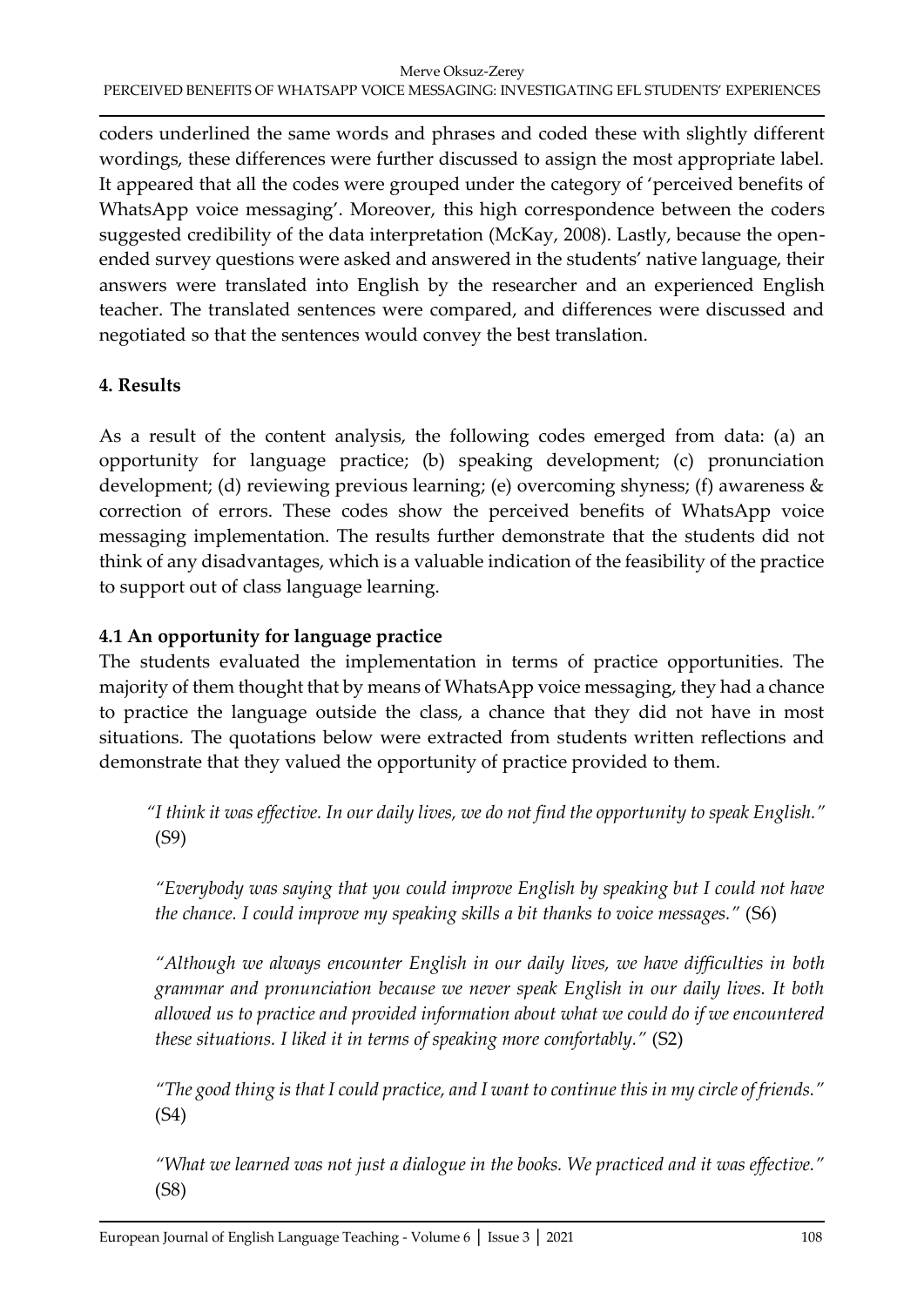#### Merve Oksuz-Zerey PERCEIVED BENEFITS OF WHATSAPP VOICE MESSAGING: INVESTIGATING EFL STUDENTS' EXPERIENCES

# **4.2 Speaking development**

With regard to speaking, the students remarked that they could speak English and they believed they developed their speaking skills as can be understood from their comments.

*"We tried making sentences and learned. Our talks got better."* (S3)

*"I think my speaking and listening improved as I practiced and listened to my friends' pronunciation."* (S5)

*"The implementation was beneficial because by means of voice messaging, you both attempt at speaking and making sentences. When I heard of this implementation, I was a bit afraid because how was I going to speak? I was saying to myself that I would pronounce the words wrong and I could not talk, but now I am more willing to talk."* (S6)

Apart from these comments, they did not elaborate further on the effects of the speaking practice on their speaking skills but when they were asked about the issue, all the students indicated that they benefitted from the practice and it helped them improve their speaking skills.

# **4.3 Pronunciation development**

Improvement of pronunciation was another area that was highlighted by the students. In addition to speaking, some students believe that their pronunciation improved too.

*"Though we come across English all the time, we have difficulty regarding grammar and pronunciation because we never speak English in our daily lives. It helped me in this issue."* (S2)

*"My pronunciation got better as I spoke."* (S3)

*"I believe that my English got better as I practiced and listened to my friends' pronunciation. I got used to words that I refrain from pronouncing."* (S5)

These comments indicate that pronunciation may be another area of difficulty for students and speaking activities appear to help pronunciation development as well.

# **4.4 Reviewing previous learning**

As the communicative tasks were grounded on what the students learned in the class, many of them commented that thanks to these tasks they could revise their previous learning. The extracts below explain the situation.

*"The good thing was that as we speak Turkish all the time, speaking English during the day reminded me of English topics. That is to say, it is a good practice so as not to forget what we learn."* (S1)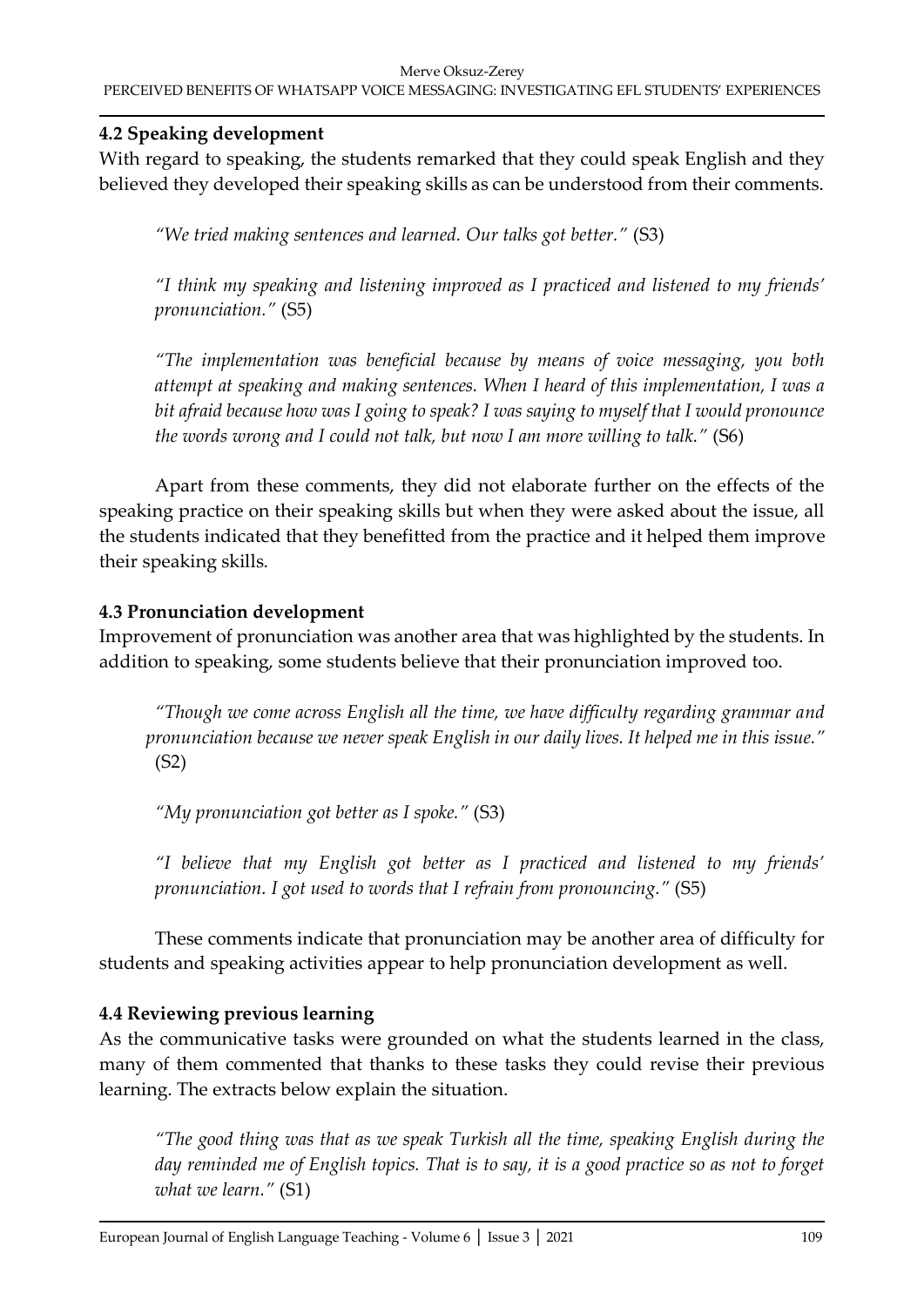*"In addition to speaking, I consider this like a revision before the exams."* (S5)

*"It helped because we both went over the topics and had the chance to study by helping each other in our incomplete knowledge."* (S7)

*"We had the chance to go over what we learned. I believe it contributed to my English."*  (S9)

As can be understood from these statements, the students find it useful with regard to revision of the previously learned topics.

# **4.5 Overcoming shyness**

This practice also had positive effects on the students concerning shyness. Certain students did not favor the practice at the beginning because they were shy and timid. However, the comments below indicate that as the time passed by and they practiced more, they could be able to overcome their shyness, thus feeling more comfortable while speaking English.

*"I was timid while speaking English and it was the case with not only foreigners but also my friends. I think I overcame this situation a bit."* (S4)

*"I think that this implementation helped me improve my speaking. The only bad thing was that I was a little timid at the beginning."* (S5)

*"I was afraid of talking. I got used to it by talking, thus breaking down my prejudices."*  (S7)

# **4.6 Awareness & correction of errors**

Since the teacher provided the students with weekly feedback based on their dialogues, they were asked whether they found it useful or not. Almost all the students wrote that it helped them improve their English in two ways. First, they became aware of their errors and secondly, they could correct their errors and mistakes. Their comments are presented below.

*"It helped me realize my errors and correct them."* (S1)

*"I know that there are problems in my sentences. That our teacher informed me about these helped me realize my mistakes and correct them."* (S4)

*"Generally, I make the same errors but receiving feedback enabled me to correct the errors that I was not aware of."* (S5)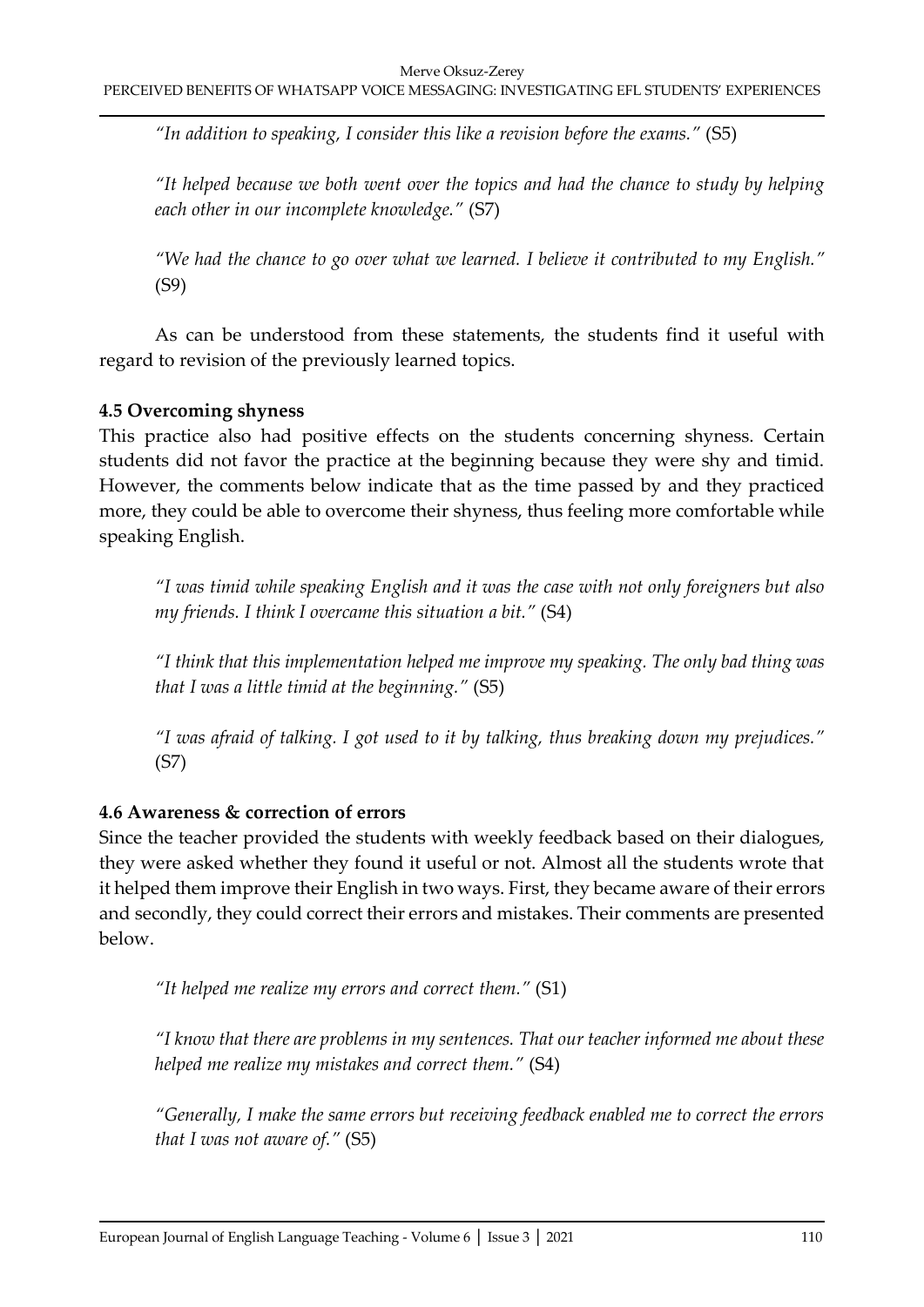*"There was not a negative side regarding the implementation. The good thing is that I corrected my pronunciation errors and mistakes by realizing them."* (S7)

*"I recognized my errors and pronunciation mistakes."* (S8)

The quotations presented above illustrated how the students perceived the usefulness of the implementation for language learning. Besides, lack of any negative comments or any disadvantages with regard to voice messaging indicated that successful mobile technology use for educational purposes could be achieved.

# **5. Discussion**

The present research puts forward that all the students who took part in the study benefitted from the WhatsApp voice messaging practice and perceived numerous benefits. These benefits included an opportunity to practice the language, speaking development, pronunciation development, reviewing previous learning, overcoming shyness, and awareness and correction of errors. These findings demonstrate the value of the integration of such mobile technologies into language education.

The current social constructivist approaches to learning and teaching illuminate that learning occurs as a result of the interactions among teachers, learners and tasks in a context (Williams & Burden, 1997). However, language learners in EFL contexts do not have a lot of opportunities to use the language, especially outside the classrooms. Even in classrooms, they can be told to have limited time for effective interaction. For this reason, it becomes pivotal to extend the boundaries of the classes to provide the students with language experiences. The current study prompted the students to use the target language via WhatsApp voice messaging. The data gleaned from the research demonstrated that the students valued this practice in that they considered it an opportunity to communicate in English. Likewise, Tai (2012) regarded the mobile devices as "*an aid for creating more opportunities for communicative output, in addition to facilitating face-to-face interaction*" (p. 228).

In relation to speaking improvement, the findings of this research corroborated with those obtained in previous studies. Experimental studies conducted by Andújar-Vaca and Cruz-Martínez (2017) and Minalla (2018) demonstrated that experiment groups which used WhatsApp voice messaging outperformed the control group who did not make use of the implementation. In a similar vein, another social communication app, WeChat, was also found to contribute to speaking development in experimental research studies (Shi et al., 2017; Xu et al., 2017). Even though the current study did not apply statistical analyses to measure speaking improvement, the students' reflections and the teacher's informal observations suggested that the implementation contributed to students' speaking skills.

Along with speaking, the students remarked that WhatsApp voice messaging helped them improve their pronunciation. Even though the students did not elaborate on how the voice messages boosted their pronunciation, a possible explanation can be that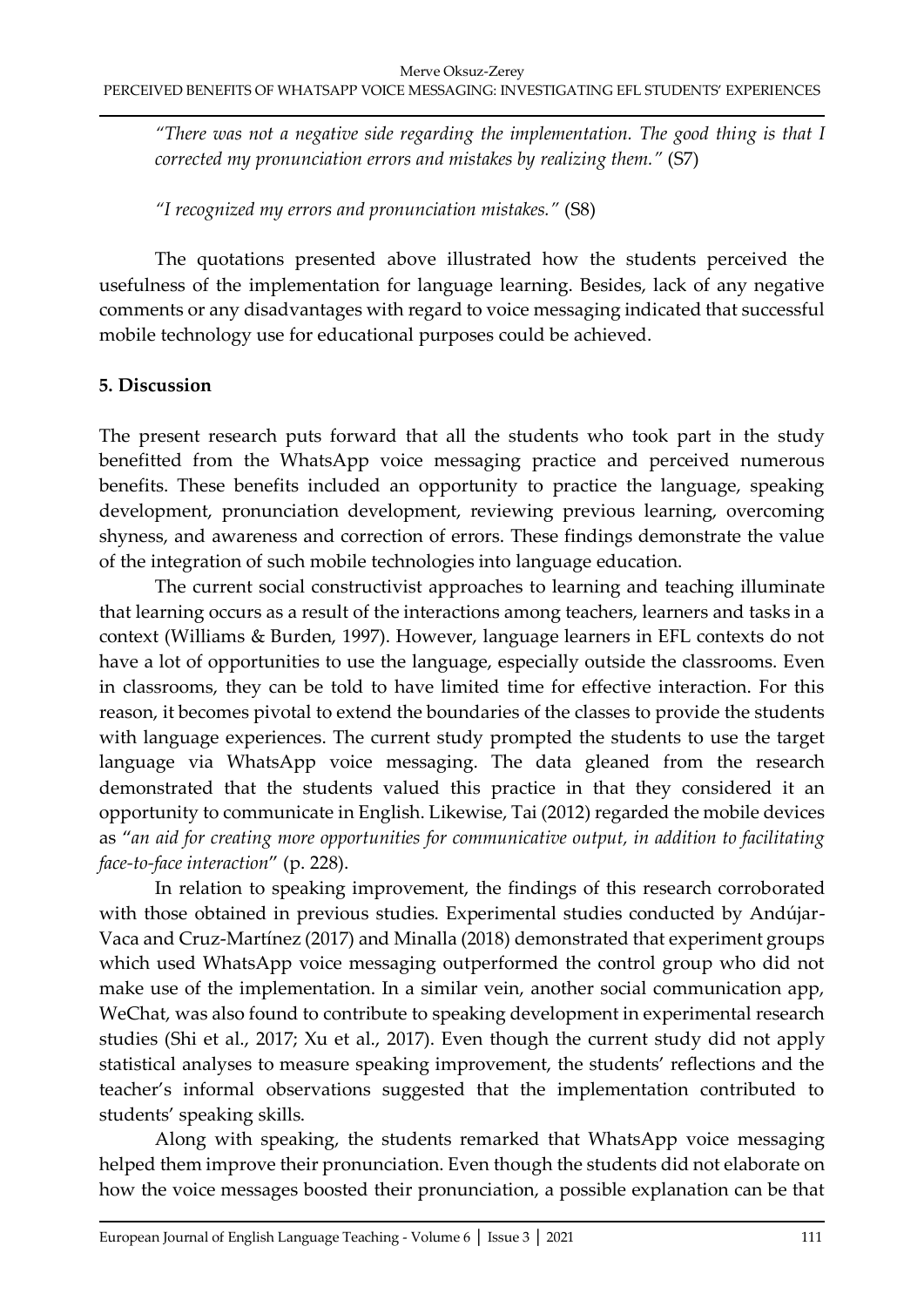they might have checked correct pronunciation of some words before recording their voices. An additional explanation can be that the teacher's feedback, which were provided to the students on WhatsApp groups, might have become efficient. The impact of voice messaging on students' pronunciation improvement has also been revealed in Akkara et al.'s (2020) study. Although few mobile applications have provided evidence in regard to the effectiveness of these applications in pronunciation improvement (Arashnia & Shahrokhi, 2016; Saran et al., 2009), the existing literature have not been able to fully discover the considerable potentials that WhatsApp voice messaging could have for linguistic improvement. In this sense, this research can pave the way for further studies, specifically for pronunciation improvement.

Some students commented that they felt shy at the beginning; however, as they continued the practice, they could overcome this feeling and felt more comfortable while speaking. This finding was also echoed in Han and Keskin's (2016) research in which WhatsApp dialogue activities enabled the students to lessen their anxiety. Likewise, Shamsi et al.'s (2019) experimental study put forwards the effectiveness of WhatsApp speaking tasks in reducing the students' anxiety levels. These findings indicate that use of WhatsApp can result in affective gains as well as language development.

WhatsApp voice messaging activities were designed in a way to complement classroom learning. The students' comments demonstrated that they could revise previous learning by means of the out-of-class activities. A purpose of this application was to provide an additional learning platform for the students, not to replace classroom instruction. As can be gleaned from the data, this purpose appeared to be accomplished. Comas-Quinn et al. (2009) also stated that "*With the introduction of new technologies, a more flexible learning environment is made available, one that can extend the potential for learning to new situations and contexts*" (p.109). Likewise, Saran et al. (2009) emphasized the potential of mobile phones to present supplemental practices.

Further, the findings of this research demonstrated that all the students benefitted from the corrective feedback provided to the by the teacher. Firstly, they could become aware of their errors as their attention was drawn to the incorrect utterances. By being aware of their errors, they could correct these errors via self-correction, peer-correction or teacher feedback. In a similar vein, Xu et al. (2017) used WeChat, a social communication tool, and reported that the students in their research reacted to teacher feedback in a positive way and they thought teacher feedback had contributed to their speaking skills. In addition, Xu and Peng (2017) found out that mobile-assisted feedback facilitated speaking development.

The evidence presented in this section suggests that the findings of this research corroborated with those obtained in the previous research. Taken together, this strand of literature illustrates the effectiveness of mobile technology use for language learning and teaching. In particular, though, the substantial benefits gained in this study underline that promoting oral interaction through out-of-class communicative activities informed by the principles of the interaction hypothesis is a promising instructional practice.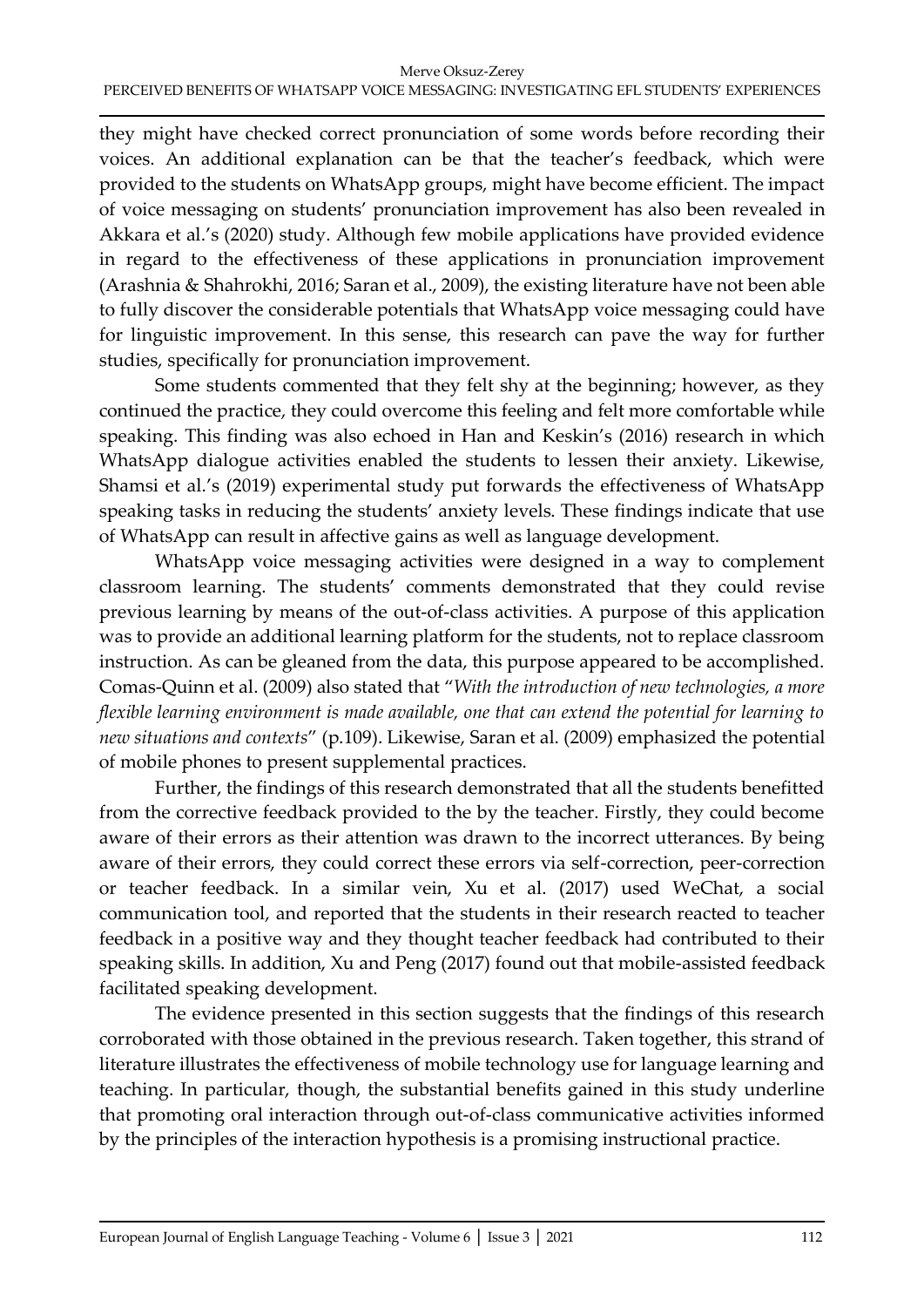# **6. Conclusion**

The present research set out to allow the students to speak English outside the classroom and to investigate the perceived benefits of WhatsApp voice messaging. To this end, the students worked in pairs for four weeks and completed the tasks on their WhatsApp groups. At the end of the four weeks, the students were provided with some open-ended written questions in regard to the advantages and disadvantages of the practice for their language development and they were asked to elaborate on their experiences. The findings clearly indicated that they benefitted from the WhatsApp voice messaging implementation in a number of ways. In addition to speaking and pronunciation improvement, the student reported that the implementation enabled them to practice English, review the previously learned content, conquer their shyness and correct their linguistic errors.

In view of these findings, several courses of action can be suggested for teachers and learners. Firstly, it is recommended that social applications be integrated into language learning more, specifically the ones that seem most ordinary such as WhatsApp because this ordinariness enables more accessibility and flexibility. To illustrate, every participant in this research used WhatsApp prior to the research and this knowledge allowed them and the teacher to focus on the task, rather than the technology itself. In this sense, teachers and learners can make use of WhatsApp as a complementary platform for language growth. Secondly, in doing so, teachers must be informed by SLA principles because these technological tools are just a means to an end, which is language learning. This learning, then, should be based on sound pedagogical decisions. In this research, the interaction theory proved useful in supporting language improvement and it can be adopted in practices as such. Thirdly, these applications have yielded evidence for oral language improvement both in this research and other studies. Communicative activities can be designed for language learners to help them interact with each other outside the classrooms, thereby maximizing the amount of time they spend speaking English. For example, the tasks used in this study built on what the students learnt in the class and this let the students practice what they were already familiar with. Likewise, teachers can design such interactive tasks that evolve around a language function, promote pair work as in this study, or even encourage learners to work in groups. Lastly, systematic integration of feedback can significantly contribute to students' learning. As in WhatsApp messaging, teachers can listen to students' utterances multiple times and identify areas of difficulty. This might be a crucial guide for further lesson planning.

Even though this study sheds light on an under-researched issue, it is not without some weaknesses. Firstly, due to the class size, the number of the participants is low. Therefore, the generalizability of the findings needs to be approached cautiously. Secondly, the data were gleaned from their written answers to open-ended questions. For this reason, their actual speaking or pronunciation improvement could not be measured. However, further research can reveal some more evidence on accuracy and fluency as well as linguistic complexity.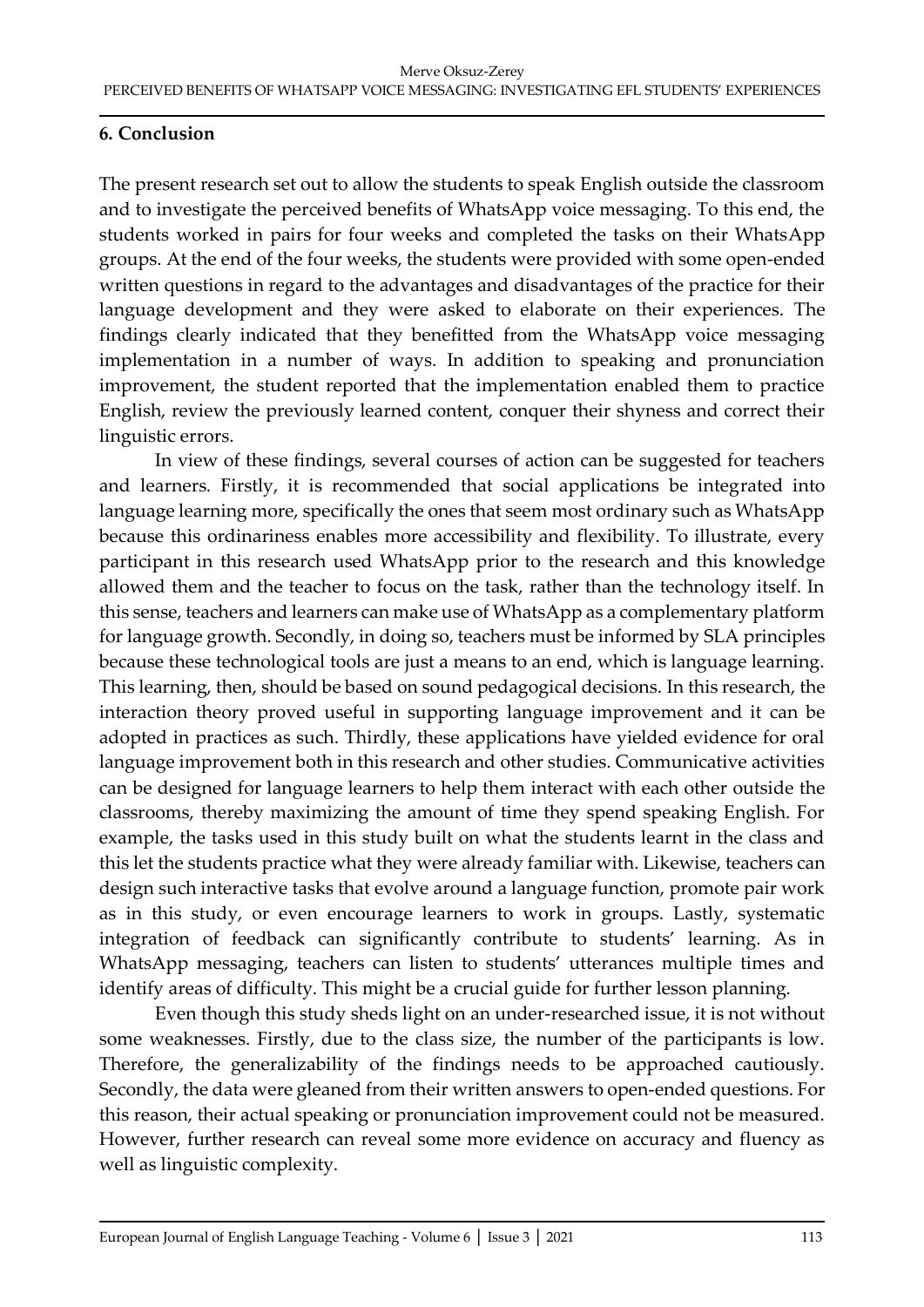#### **About the Author**

Merve Oksuz-Zerey is a research assistant at Gazi University, ELT Program. Currently, she is a PhD candidate. Her research interests center around second language teacher education, teacher beliefs, and second language development.

# **References**

- Ahn, T. Y., & Lee, S. M. (2016). User experience of a mobile speaking application with automatic speech recognition for EFL learning. *British Journal of Educational Technology, 47*(4), 778-786.
- Andujar, A. (2016). Benefits of mobile instant messaging to develop ESL writing. *System*, *62*, 63-76.
- Andújar-Vaca, A. & Cruz-Martínez, M. S. (2017). Mobile instant messaging: WhatsApp and its potential to develop oral skills. *Communicar, 50*(25), 43-52.
- Akkara, S., Anumula, V., & Mallampalli, M. (2020). Impact of WhatsApp interaction on improving L2 speaking skills. *International Journal of Emerging Technologies in Learning (iJET), 15*(3), 250-259.
- Arashnia, M., & Shahrokhi, M. (2016). Mobile assisted language learning: English pronunciation among Iranian pre-intermediate EFL learners. *Journal of Applied Linguistics and Language Research, 3(*4), 149-162.
- Azar, A. S., & Nasiri, H. (2014). Learners' attitudes toward the effectiveness of mobile assisted language learning (MALL) in L2 listening comprehension. *Procedia-Social and Behavioral Sciences, 98*, 1836-1843.
- Cohen, L., Manion, L., & Morrison, K. (2007). *Research methods in education*. UK: Routledge.
- Comas-Quinn, A., Mardomingo, R., & Valentine, C. (2009). Mobile blogs in language learning: Making the most of informal and situated learning opportunities. *ReCALL, 21*(1), 96-112. doi:10.1017/S0958344009000032
- Creswell, J. W. (2007). *Qualitative inquiry and research design: Choosing among five approaches* (2nd ed.). Sage Publications.
- Croker, R. A. (2009). An introduction to qualitative research. In J. Heigham & R. A. Croker (Eds.), *Qualitative research in applied linguistics: A practical introduction* (pp. 3-24). Palgrave Macmillan.
- Demouy, V. & Kukulska-Hulme, A. (2010). On the spot: Using mobile devices for listening and speaking practice on a French language programme. *Open Learning: The Journal of Open, Distance, and e-Learning, 25*(3), 217-232.
- Digital Around the World (2020). Retrieved from [https://datareportal.com/global-digital](https://datareportal.com/global-digital-overview#:~:text=The%20number%20of%20mobile%20phone,in%20the%20past%2012%20months)[overview#:~:text=The%20number%20of%20mobile%20phone,in%20the%20past%](https://datareportal.com/global-digital-overview#:~:text=The%20number%20of%20mobile%20phone,in%20the%20past%2012%20months) [2012%20months.](https://datareportal.com/global-digital-overview#:~:text=The%20number%20of%20mobile%20phone,in%20the%20past%2012%20months)
- Dörnyei, Z. (2007). Research methods in applied linguistics: Quantitative, qualitative, and mixed methodologies. Oxford: Oxford University Press
- Dörnyei, Z. & Taguchi, T. (2010). Questionnaires in second language research: Construction, administration, and processing (2nd ed.). London: Routledge.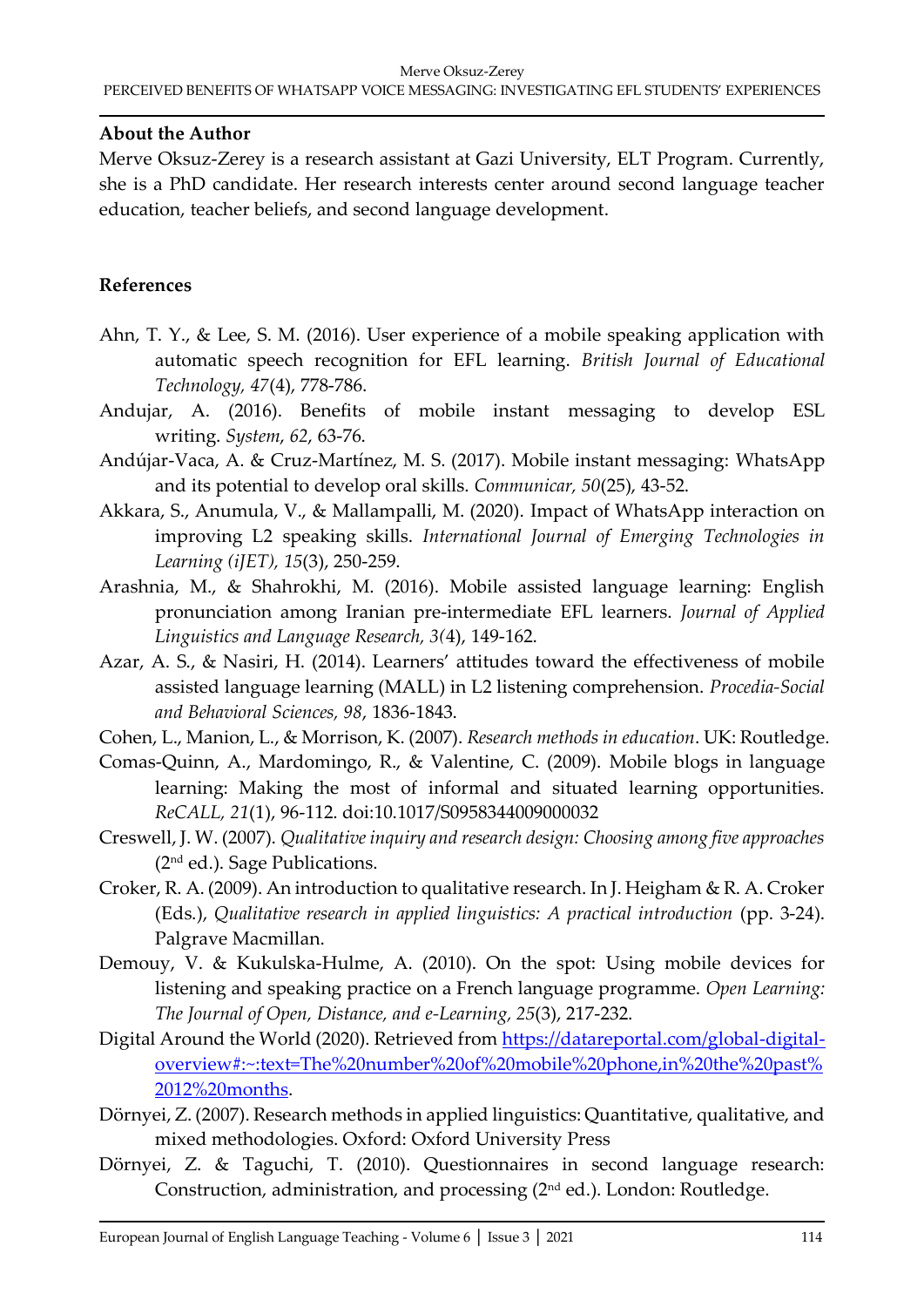- Gass, S. (1997). Input, interaction and the second language learner. Mahwah, NJ: Lawrence Erlbaum Associates.
- Gass, S. M., Behney, J., & Plonsky, L. (2013). *Second language acquisition: An introductory course.* New York: Routledge.
- Gass, S. M. & Mackey, A. (2015). Input, interaction, and output in second language acquisition. In B. VanPatten & J. Williams (Eds.), *Theories of second language acquisition: An introduction* (pp. 180-206). London: Routledge.
- Hamad, M. M. (2017). Using WhatsApp to Enhance Students' Learning of English Language "Experience to Share". *Higher Education Studies, 7*(4), 74-87.
- Han, T., & Keskin, F. (2016). Using a mobile application (WhatsApp) to reduce EFL speaking anxiety. *Gist: Education and Learning Research Journal, 12*, 29-50.
- Jolliet, Y. (2007). M-Learning: A pedagogical and technological model for language learning on mobile phones. In J. Fong & F. L. Wang (Eds.), *Blended learning* (pp. 327–339). Pearson.
- Krashen, S. (1985). *The input hypothesis: Issues and implications*. New York: Longman.
- Kukulska-Hulme, A. (2006). Mobile language learning now and in the future. In P. Svensson (Ed.), *Från vision till praktik: Språkutbildning och Iånformationsteknik [From vision to practice: Language learning and IT]* (pp. 295–310). Sweden: Swedish Net University (Nätuniversitetet).
- Kukulska-Hulme, A. & Shield, L. (2008). An overview of mobile assisted language learning: From content delivery to supported collaboration and interaction. *ReCALL, 20*(3), 271-289.
- Kukulska-Hulme, A. & Viberg, O. (2018). Mobile collaborative language learning: State of the art. *British Journal of Educational Technology, 49*(2), 207–218.
- Lai, A. (2016). Mobile immersion: An experiment using mobile instant messenger to support second-language learning. *Interactive Learning Environments, 24*(2), 277- 290.
- Long, M. H. (1996). The role of the linguistic environment in second language acquisition. In W. Ritchie & T. Bhatia (Eds.), *Handbook of second language acquisition* (pp. 413- 468). San Diego, CA: Academic Press.
- Minalla, A. A. (2018). The effect of WhatsApp chat group in enhancing EFL learners' verbal interaction outside classroom contexts. *English Language Teaching, 11*(3), 1- 7.
- Richards, J. C. & Rodgers, T. S. (2014). *Approaches and methods in language teaching* (3rd ed.). Cambridge: Cambridge University Press.
- Saran, M., Seferoglu, G., & Cagiltay, K. (2009). Mobile assisted language learning: English pronunciation at learners' fingertips. *Eurasian Journal of Educational Research (EJER),* 34, 97-114.
- Shamsi, A. F., Altaha, S., & Gilanlioglu, I. (2019). The Role of M-Learning in decreasing speaking anxiety for EFL learners. *International Journal of Linguistics, Literature and Translation (IJLLT), 2*(1), 276-282.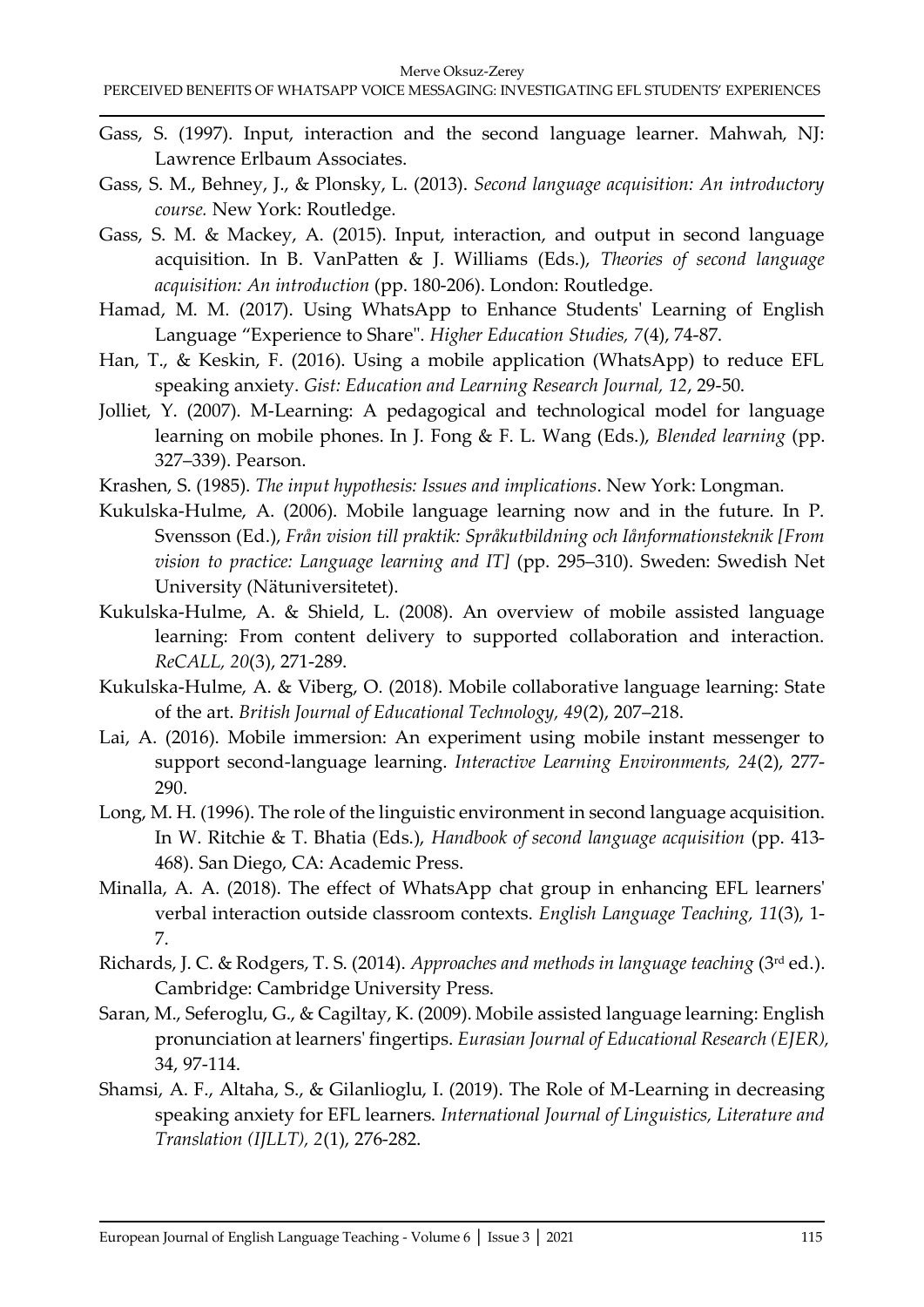- Shi, Z., Luo, G., & He, L. (2017). Mobile-assisted language learning using WeChat instant messaging*. International Journal of Emerging Technologies in Learning (iJET), 12*(02), 16-267
- Swain, M. (1985). Communicative competence: Some roles of comprehensible input and comprehensible output in its development. In S. Gass & C. Madden (Eds.), *Input in second language acquisition* (pp. 235-253). Rowley, MA: Newbury House.
- Statista (2019). Number of smartphone users worldwide from 2016 to 2021. Retrieved from [https://www.statista.com/statistics/330695/number-of-smartphone-users](https://www.statista.com/statistics/330695/number-of-smartphone-users-worldwide/)[worldwide/](https://www.statista.com/statistics/330695/number-of-smartphone-users-worldwide/)
- Tai, Y. (2012). Contextualizing a MALL: Practice design and evaluation. *Educational Technology & Society, 15*(2), 220-230.
- Xu, Q., Dong, X., & Jiang, L. (2017). EFL learners' perceptions of mobile‐assisted feedback on oral production. *TESOL Quarterly, 51*(2), 408-417.
- Xu, Q. & Peng, H. (2017). Investigating mobile-assisted oral feedback in teaching Chinese as a second language, *Computer Assisted Language Learning, 30*(3-4), 173-182, DOI: 10.1080/09588221.2017.1297836
- Williams, M. & Burden, R. L. (1997). *Psychology for language teachers: A social constructivist approach.* Cambridge: Cambridge University Press.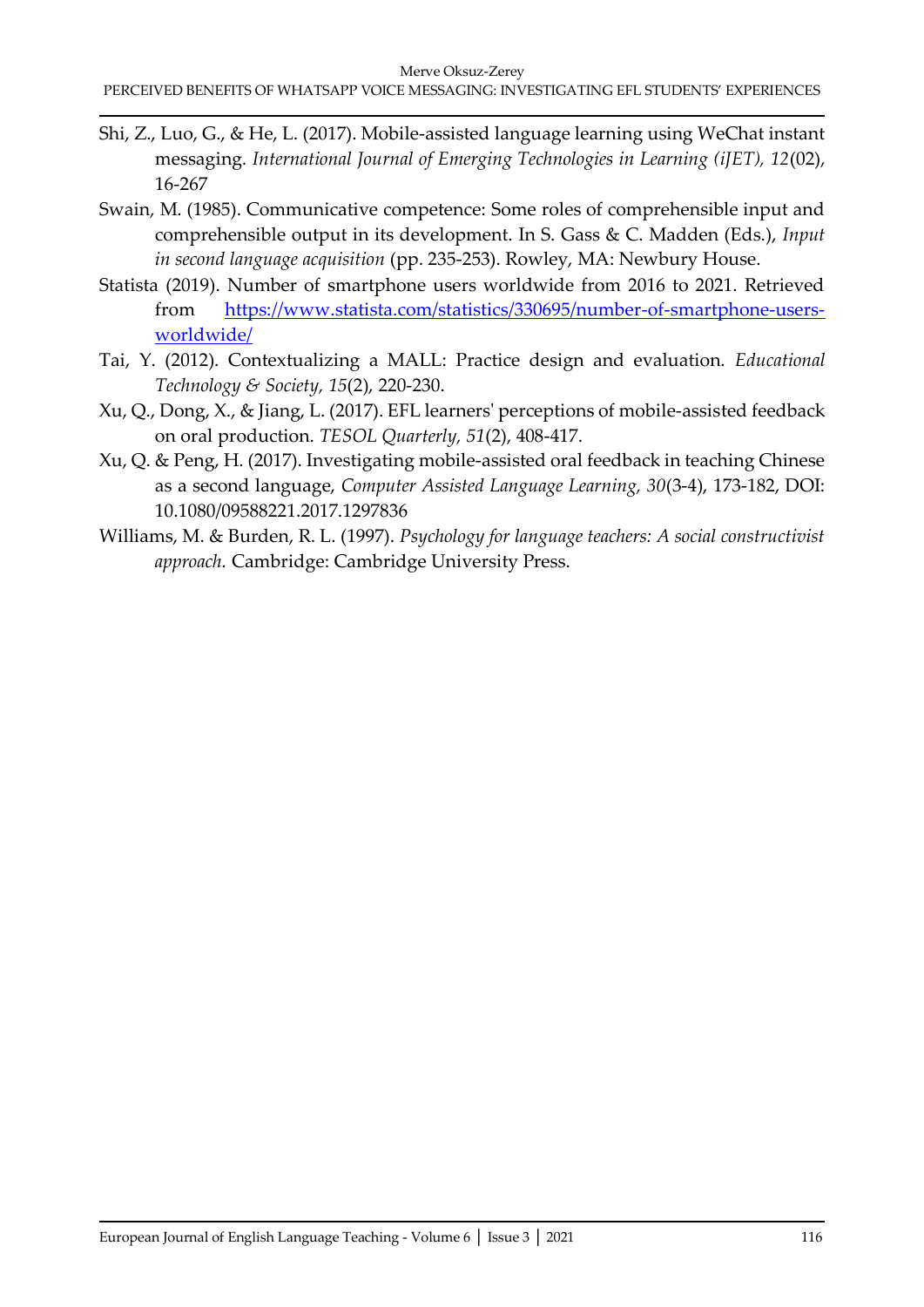# **Appendices**

# **Appendix A. Survey questions**

- 1. Do you believe that you could improve your English-speaking skills via WhatsApp voice messaging? If yes, do you think how this implementation contributed to your learning? If no, do you think why?
- 2. What were the good and bad sides of talking to your partner via WhatsApp voice messaging? How did you make use of this practice?
- 3. Do you think WhatsApp voice messaging contributed to your English? How? If your answer is yes, what did you learn? If no, do you think why?
- 4. Did the feedback you received from your instructor contribute to your learning? Please explain.

# **Appendix B. Sample tasks**

# **Task 2 – Function: Talking about daily routines**

# **Instruction:**

Student A: You want to move into a house with a friend from university. Try to get to know about your friend. Ask about his/her daily routine. Find out if you can get along. Student B: You are looking for a roommate. Try to get to know about your friend. Ask about his/her daily routine. Find out if you can get along.

# **Useful expressions:**

What do you do in the mornings? / At the weekends?...

What time do you get up? Do you play very loud music?

What do you like?

# **Task 7 – Function: asking for information**

# **Instruction:**

Student A: You're a tourist at a hotel in Paris. Ask questions about the times and prices. Here are the services:

- Money exchange,
- Breakfast at the hotel,
- Cafe Eiffel,
- Guided tour,
- Swimming pool.

Student B: You're the hotel receptionist. Answer the customer's questions.

# **Hotel information**

# *Money exchange*

09.00 p.m. – 05.30 p.m on weekdays 01.00 p.m. – 04.00 p.m. at the weekends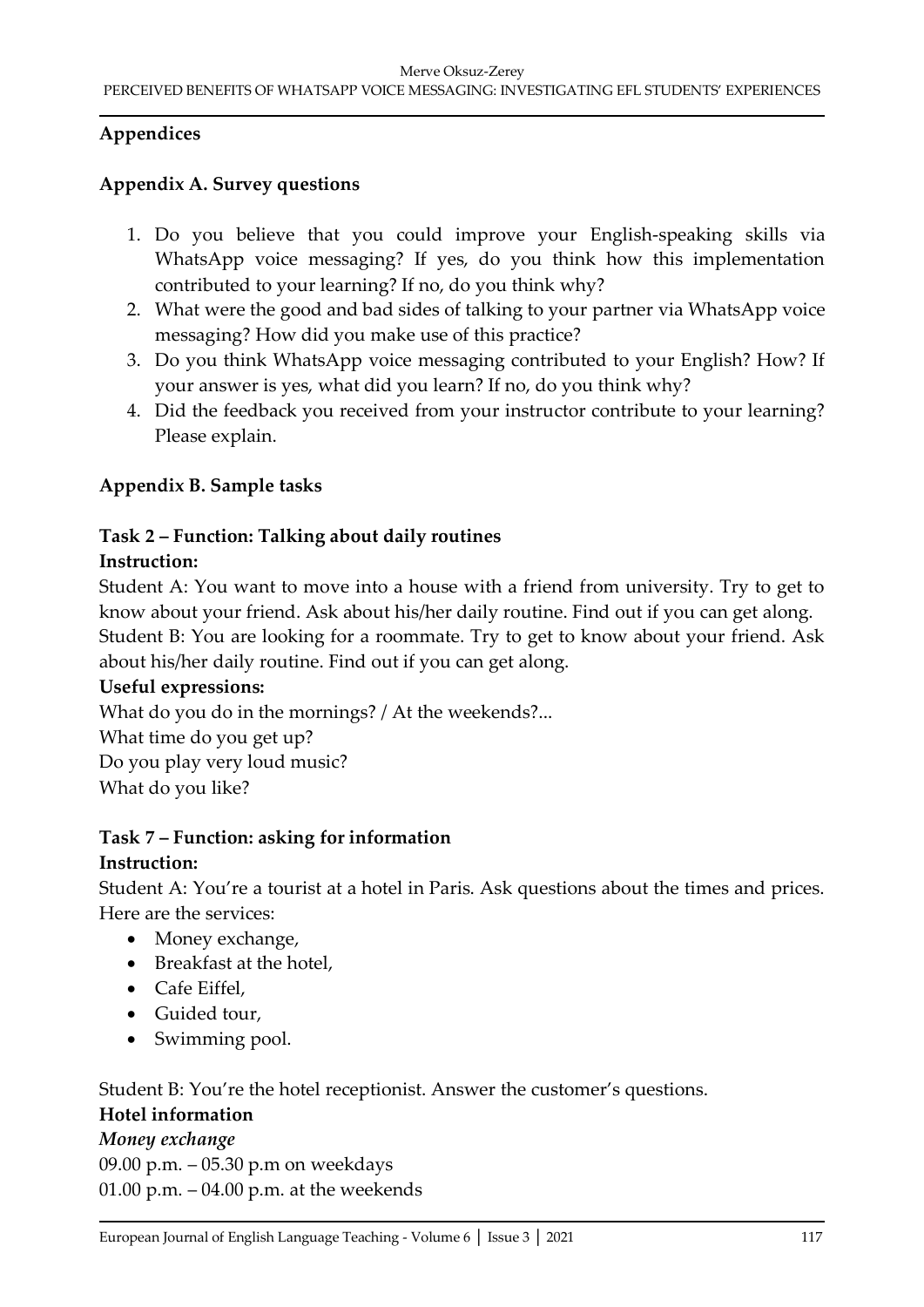#### Merve Oksuz-Zerey PERCEIVED BENEFITS OF WHATSAPP VOICE MESSAGING: INVESTIGATING EFL STUDENTS' EXPERIENCES

*Breakfast* 07.00 a.m. – 11.30 a.m. *Cafe Eiffel* 09.30 a.m. – 10.00 p.m. except Sundays 02.00 p.m. – 10.00 p.m. on Sundays *Guided tour* 10.30 a.m., 1.30 a.m., 4.30 p.m., 20 Euros *Swimming pool* 06.00 a.m. – 08.00 p.m. except Mondays Closed on Mondays